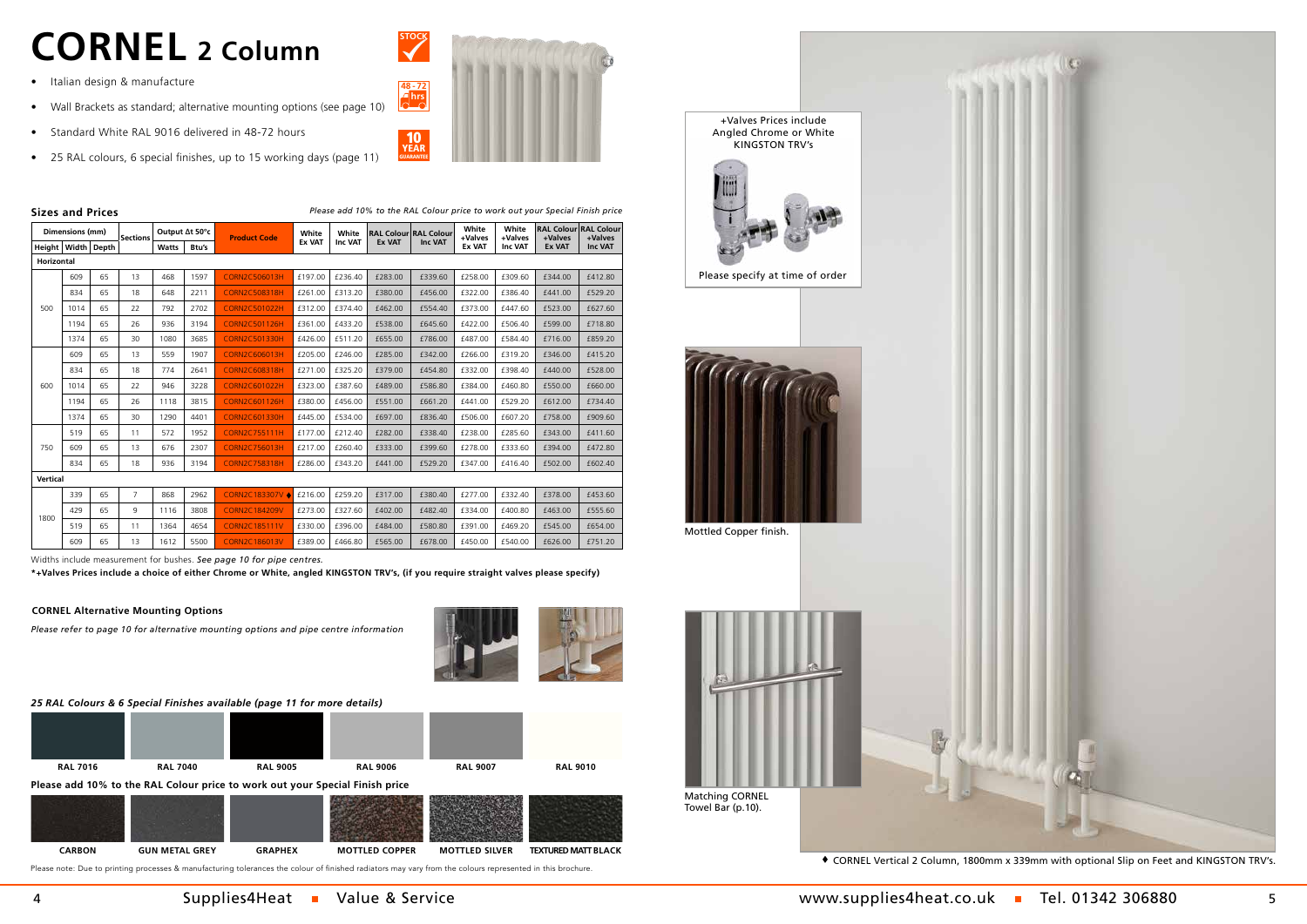| Dimensions (mm)        |      |     |                 |              |       | Output ∆t 50°c       |                        | White          |           | <b>RAL Colour RAL Colour</b> | White                    | White              |                          | <b>RAL Colour RAL Colour</b> |
|------------------------|------|-----|-----------------|--------------|-------|----------------------|------------------------|----------------|-----------|------------------------------|--------------------------|--------------------|--------------------------|------------------------------|
| Height   Width   Depth |      |     | <b>Sections</b> | <b>Watts</b> | Btu's | <b>Product Code</b>  | White<br><b>Ex VAT</b> | <b>Inc VAT</b> | Ex VAT    | <b>Inc VAT</b>               | +Valves<br><b>Ex VAT</b> | +Valves<br>Inc VAT | +Valves<br><b>Ex VAT</b> | +Valves<br><b>Inc VAT</b>    |
| Horizontal             |      |     |                 |              |       |                      |                        |                |           |                              |                          |                    |                          |                              |
|                        | 969  | 101 | 21              | 672          | 2293  | <b>CORN3C309621H</b> | £303.00                | £363.60        | £417.00   | £500.40                      | £364.00                  | £436.80            | £478.00                  | £573.60                      |
| 300                    | 1194 | 101 | 26              | 832          | 2839  | <b>CORN3C301126H</b> | £366.00                | £439.20        | £503.00   | £603.60                      | £427.00                  | £512.40            | £564.00                  | £676.80                      |
|                        | 1374 | 101 | 30              | 960          | 3276  | <b>CORN3C301330H</b> | £414.00                | £496.80        | £572.00   | £686.40                      | £475.00                  | £570.00            | £633.00                  | £759.60                      |
|                        | 609  | 101 | 13              | 663          | 2262  | <b>CORN3C506013H</b> | £208.00                | £249.60        | £307.00   | £368.40                      | £269.00                  | £322.80            | £368.00                  | £441.60                      |
|                        | 834  | 101 | 18              | 918          | 3132  | <b>CORN3C508318H</b> | £282.00                | £338.40        | £432.00   | £518.40                      | £343.00                  | £411.60            | £493.00                  | £591.60                      |
|                        | 1014 | 101 | 22              | 1122         | 3828  | <b>CORN3C501022H</b> | £370.00                | £444.00        | £558.00   | £669.60                      | £431.00                  | £517.20            | £619.00                  | £742.80                      |
| 500                    | 1194 | 101 | 26              | 1326         | 4524  | <b>CORN3C501126H</b> | £416.00                | £499.20        | £642.00   | £770.40                      | £477.00                  | £572.40            | £703.00                  | £843.60                      |
|                        | 1374 | 101 | 30              | 1530         | 5220  | <b>CORN3C501330H</b> | £483.00                | £579.60        | £705.00   | £846.00                      | £544.00                  | £652.80            | £766.00                  | £919.20                      |
|                        | 1599 | 101 | 35              | 1785         | 6090  | <b>CORN3C501535H</b> | £564.00                | £676.80        | £858.00   | £1,029.60                    | £625.00                  | £750.00            | £919.00                  | £1,102.80                    |
|                        | 1824 | 101 | 40              | 2040         | 6960  | <b>CORN3C501840H</b> | £643.00                | £771.60        | £979.00   | £1,174.80                    | £704.00                  | £844.80            | £1,040.00                | £1,248.00                    |
|                        | 609  | 101 | 13              | 780          | 2661  | <b>CORN3C606013H</b> | £211.00                | £253.20        | £310.00   | £372.00                      | £272.00                  | £326.40            | £371.00                  | £445.20                      |
|                        | 834  | 101 | 18              | 1080         | 3685  | <b>CORN3C608318H</b> | £288.00                | £345.60        | £435.00   | £522.00                      | £349.00                  | £418.80            | £496.00                  | £595.20                      |
|                        | 1014 | 101 | 22              | 1320         | 4504  | <b>CORN3C601022H</b> | £379.00                | £454.80        | £563.00   | £675.60                      | £440.00                  | £528.00            | £624.00                  | £748.80                      |
| 600                    | 1194 | 101 | 26              | 1560         | 5323  | <b>CORN3C601126H</b> | £420.00                | £504.00        | £643.00   | £771.60                      | £481.00                  | £577.20            | £704.00                  | £844.80                      |
|                        | 1374 | 101 | 30              | 1800         | 6142  | <b>CORN3C601330H</b> | £488.00                | £585.60        | £765.00   | £918.00                      | £549.00                  | £658.80            | £826.00                  | £991.20                      |
|                        | 1599 | 101 | 35              | 2100         | 7165  | <b>CORN3C601535H</b> | £572.00                | £686.40        | £894.00   | £1,072.80                    | £633.00                  | £759.60            | £955.00                  | £1,146.00                    |
|                        | 1824 | 101 | 40              | 2400         | 8189  | <b>CORN3C601840H</b> | £651.00                | £781.20        | £1,019.00 | £1,222.80                    | £712.00                  | £854.40            | £1,080.00                | £1,296.00                    |
|                        | 519  | 101 | 11              | 814          | 2777  | <b>CORN3C755111H</b> | £206.00                | £247.20        | £329.00   | £394.80                      | £267.00                  | £320.40            | £390.00                  | £468.00                      |
| 750                    | 609  | 101 | 13              | 962          | 3282  | <b>CORN3C756013H</b> | £253.00                | £303.60        | £378.00   | £453.60                      | £314.00                  | £376.80            | £439.00                  | £526.80                      |
|                        | 834  | 101 | 18              | 1332         | 4545  | <b>CORN3C758318H</b> | £334.00                | £400.80        | £503.00   | £603.60                      | £395.00                  | £474.00            | £564.00                  | £676.80                      |
|                        | 1014 | 101 | 22              | 1628         | 5555  | <b>CORN3C751022H</b> | £414.00                | £496.80        | £616.00   | £739.20                      | £475.00                  | £570.00            | £677.00                  | £812.40                      |
| Vertical               |      |     |                 |              |       |                      |                        |                |           |                              |                          |                    |                          |                              |
|                        | 339  | 101 | $\overline{7}$  | 1176         | 4013  | <b>CORN3C183307V</b> | £300.00                | £360.00        | £455.00   | £546.00                      | £361.00                  | £433.20            | £516.00                  | £619.20                      |
| 1800                   | 429  | 101 | 9               | 1512         | 5159  | <b>CORN3C184209V</b> | £369.00                | £442.80        | £555.00   | £666.00                      | £430.00                  | £516.00            | £616.00                  | £739.20                      |
|                        | 519  | 101 | 11              | 1848         | 6305  | <b>CORN3C185111V</b> | £433.00                | £519.60        | £645.00   | £774.00                      | £494.00                  | £592.80            | £706.00                  | £847.20                      |
|                        | 609  | 101 | 13              | 2184         | 7452  | <b>CORN3C186013V</b> | £523.00                | £627.60        | £770.00   | £924.00                      | £584.00                  | £700.80            | £831.00                  | £997.20                      |

 $\blacklozenge$  CORNEL 3 Column, 600mm x 834mm in special finish Mottled Copper with optional Slip on Feet & Antique Copper KINGSTON TRV's.

Please specify at time of order





Widths include measurement for bushes. *See page 10 for pipe centres.*

**\*+Valves Prices include a choice of either Chrome or White, angled KINGSTON TRV's, (if you require straight valves please specify)**

# **CORNEL 3 Column**

### **Sizes and Prices** *Please add 10% to the RAL Colour price to work out your Special Finish price*

- Italian design & manufacture
- Wall Brackets as standard; alternative mounting options (see page 10)
- Standard White RAL 9016 delivered in 48-72 hours
- 25 RAL colours, 6 special finishes, up to 15 working days (page 11)



*Please refer to page 10 for alternative mounting options; slip on feet plus floor mounts as well as pipe centre information*

### **CORNEL Alternative Mounting Options Optional Slip on Feet Optional Floor Mounts**

**Optional Slip on Feet** *Please add 100mm to your overall height.*

**Optional Floor Mounts** *Please add 105mm to your overall height.*

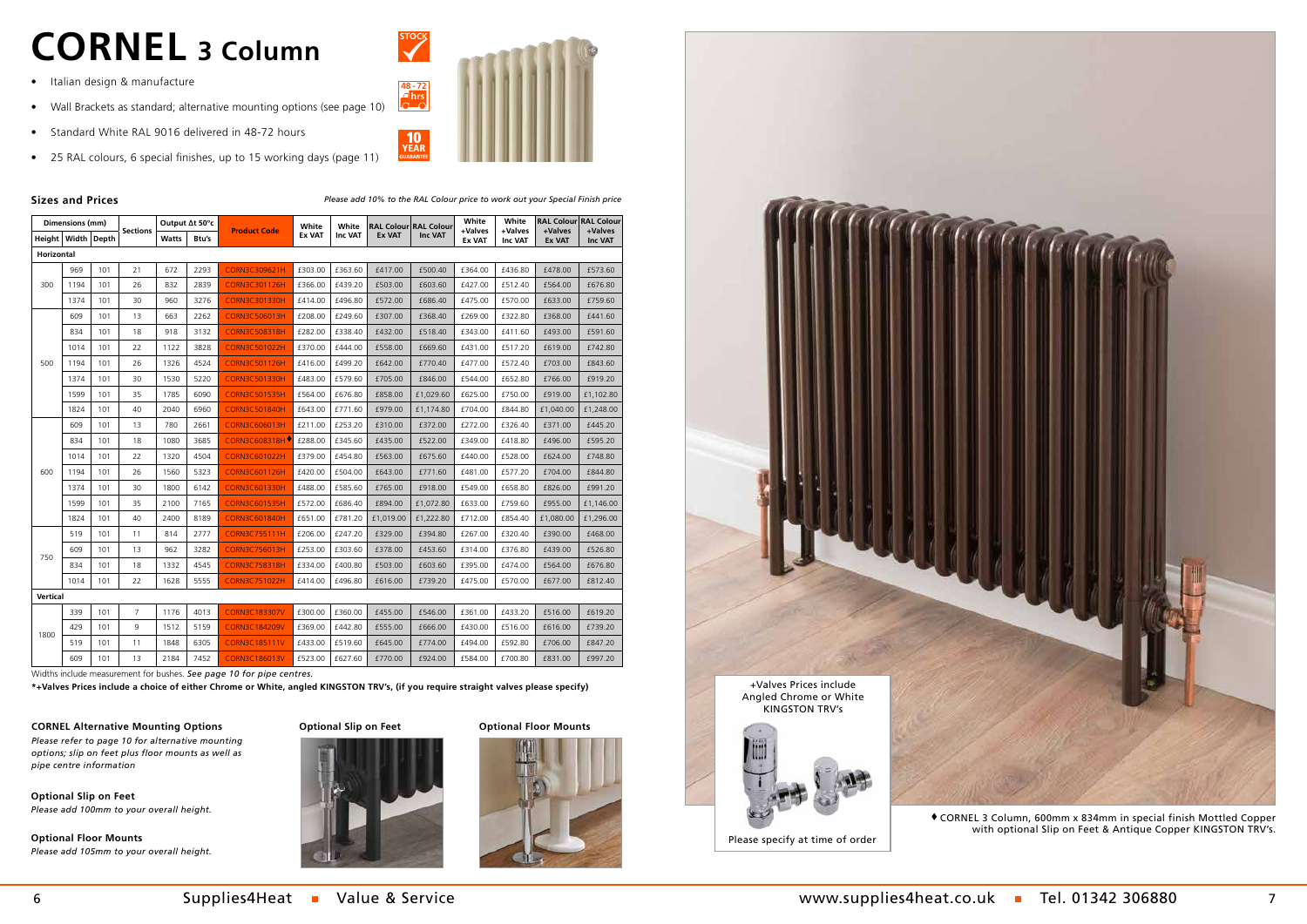|                   | Dimensions (mm) |       |                 |              | Output At 50°c |                      | White         | White   | <b>RAL</b>              | <b>RAL</b>               | White                    | White                     | <b>RAL Colour</b>        | <b>RAL Colour</b>         |
|-------------------|-----------------|-------|-----------------|--------------|----------------|----------------------|---------------|---------|-------------------------|--------------------------|--------------------------|---------------------------|--------------------------|---------------------------|
| Height            | Width l         | Depth | <b>Sections</b> | <b>Watts</b> | Btu's          | <b>Product Code</b>  | <b>Ex VAT</b> | Inc VAT | Colour<br><b>Ex VAT</b> | Colour<br><b>Inc VAT</b> | +Valves<br><b>Ex VAT</b> | +Valves<br><b>Inc VAT</b> | +Valves<br><b>Ex VAT</b> | +Valves<br><b>Inc VAT</b> |
| <b>Horizontal</b> |                 |       |                 |              |                |                      |               |         |                         |                          |                          |                           |                          |                           |
|                   | 969             | 139   | 21              | 882          | 3009           | <b>CORN4C309621H</b> | £352.00       | £422.40 | £473.00                 | £567.60                  | £413.00                  | £495.60                   | £534.00                  | £640.80                   |
| 300               | 1194            | 139   | 26              | 1092         | 3726           | <b>CORN4C301126H</b> | £421.00       | £505.20 | £568.00                 | £681.60                  | £482.00                  | £578.40                   | £629.00                  | £754.80                   |
|                   | 1374            | 139   | 30              | 1260         | 4299           | <b>CORN4C301330H</b> | £477.00       | £572.40 | £646.00                 | £775.20                  | £538.00                  | £645.60                   | £707.00                  | £848.40                   |
|                   | 609             | 139   | 13              | 858          | 2927           | <b>CORN4C506013H</b> | £235.00       | £282.00 | £341.00                 | £409.20                  | £296.00                  | £355.20                   | £402.00                  | £482.40                   |
|                   | 834             | 139   | 18              | 1188         | 4053           | CORN4C508318H        | £324.00       | £388.80 | £491.00                 | £589.20                  | £385.00                  | £462.00                   | £552.00                  | £662.40                   |
|                   | 1014            | 139   | 22              | 1452         | 4954           | <b>CORN4C501022H</b> | £403.00       | £483.60 | £609.00                 | £730.80                  | £464.00                  | £556.80                   | £670.00                  | £804.00                   |
| 500               | 1194            | 139   | 26              | 1716         | 5855           | <b>CORN4C501126H</b> | £481.00       | £577.20 | £722.00                 | £866.40                  | £542.00                  | £650.40                   | £783.00                  | £939.60                   |
|                   | 1374            | 139   | 30              | 1980         | 6756           | <b>CORN4C501330H</b> | £541.00       | £649.20 | £813.00                 | £975.60                  | £602.00                  | £722.40                   | £874.00                  | £1,048.80                 |
|                   | 1599            | 139   | 35              | 2310         | 7882           | <b>CORN4C501535H</b> | £627.00       | £752.40 | £947.00                 | £1,136.40                | £688.00                  | £825.60                   | £1,008.00                | £1,209.60                 |
|                   | 1824            | 139   | 40              | 2640         | 9008           | <b>CORN4C501840H</b> | £716.00       | £859.20 | £1,080.00               | £1,296.00                | £777.00                  | £932.40                   | £1,141.00                | £1,369.20                 |
|                   | 609             | 139   | 13              | 1027         | 3504           | <b>CORN4C606013H</b> | £236.00       | £283.20 | £343.00                 | £411.60                  | £297.00                  | £356.40                   | £404.00                  | £484.80                   |
|                   | 834             | 139   | 18              | 1422         | 4852           | <b>CORN4C608318H</b> | £329.00       | £394.80 | £492.00                 | £590.40                  | £390.00                  | £468.00                   | £553.00                  | £663.60                   |
| 600               | 1014            | 139   | 22              | 1738         | 5930           | <b>CORN4C601022H</b> | £407.00       | £488.40 | £612.00                 | £734.40                  | £468.00                  | £561.60                   | £673.00                  | £807.60                   |
|                   | 1194            | 139   | 26              | 2054         | 7008           | CORN4C601126H        | £485.00       | £582.00 | £723.00                 | £867.60                  | £546.00                  | £655.20                   | £784.00                  | £940.80                   |
|                   | 1374            | 139   | 30              | 2370         | 8086           | <b>CORN4C601330H</b> | £547.00       | £656.40 | £846.00                 | £1,015.20                | £608.00                  | £729.60                   | £907.00                  | £1,088.40                 |
|                   | 519             | 139   | 11              | 1056         | 3603           | <b>CORN4C755111H</b> | £225.00       | £270.00 | £358.00                 | £429.60                  | £286.00                  | £343.20                   | £419.00                  | £502.80                   |
| 750               | 609             | 139   | 13              | 1248         | 4258           | <b>CORN4C756013H</b> | £268.00       | £321.60 | £412.00                 | £494.40                  | £329.00                  | £394.80                   | £473.00                  | £567.60                   |
|                   | 834             | 139   | 18              | 1728         | 5896           | <b>CORN4C758318H</b> | £375.00       | £450.00 | £551.00                 | £661.20                  | £436.00                  | £523.20                   | £612.00                  | £734.40                   |
|                   | 1014            | 139   | 22              | 2112         | 7206           | <b>CORN4C751022H</b> | £440.00       | £528.00 | £666.00                 | £799.20                  | £501.00                  | £601.20                   | £727.00                  | £872.40                   |

 $\bullet$  CORNEL Horizontal 4 Column, 500mm x 834mm in RAL 9016 with optional Slip on Feet.

10 YEAR<br>GUARANTEE

Widths include measurement for bushes. *See page 10 for pipe centres.*

 **\*+Valves Prices include a choice of either Chrome or White, angled KINGSTON TRV's, (if you require straight valves please specify)**

Please specify at time of order

8 Supplies4Heat Nalue & Service 3 Supplies4heat.co.uk Tel. 01342 306880 9





# **CORNEL 4 Column**

### **Sizes and Prices** *Please add 10% to the RAL Colour price to work out your Special Finish price*

- Italian design & manufacture
- Wall Brackets as standard; alternative mounting options (see page 10)
- Standard White RAL 9016 delivered in 48-72 hours
- 25 RAL colours, 6 special finishes, up to 15 working days (page 11)



**STOCK**

**48 - 72 hrs**

*Please refer to page 10 for alternative mounting options and pipe centre information*



## **CORNEL Alternative Mounting Options**

## *25 RAL Colours & 6 Special Finishes available (page 11 for more details)* **RAL 7016 RAL 7040 RAL 9005 RAL 9006 Please add 10% to the RAL Colour price to work out your Special Finish price RAL 9007 RAL 9010**

Please note: Due to printing processes & manufacturing tolerances the colour of finished radiators may vary from the colours represented in this brochure.